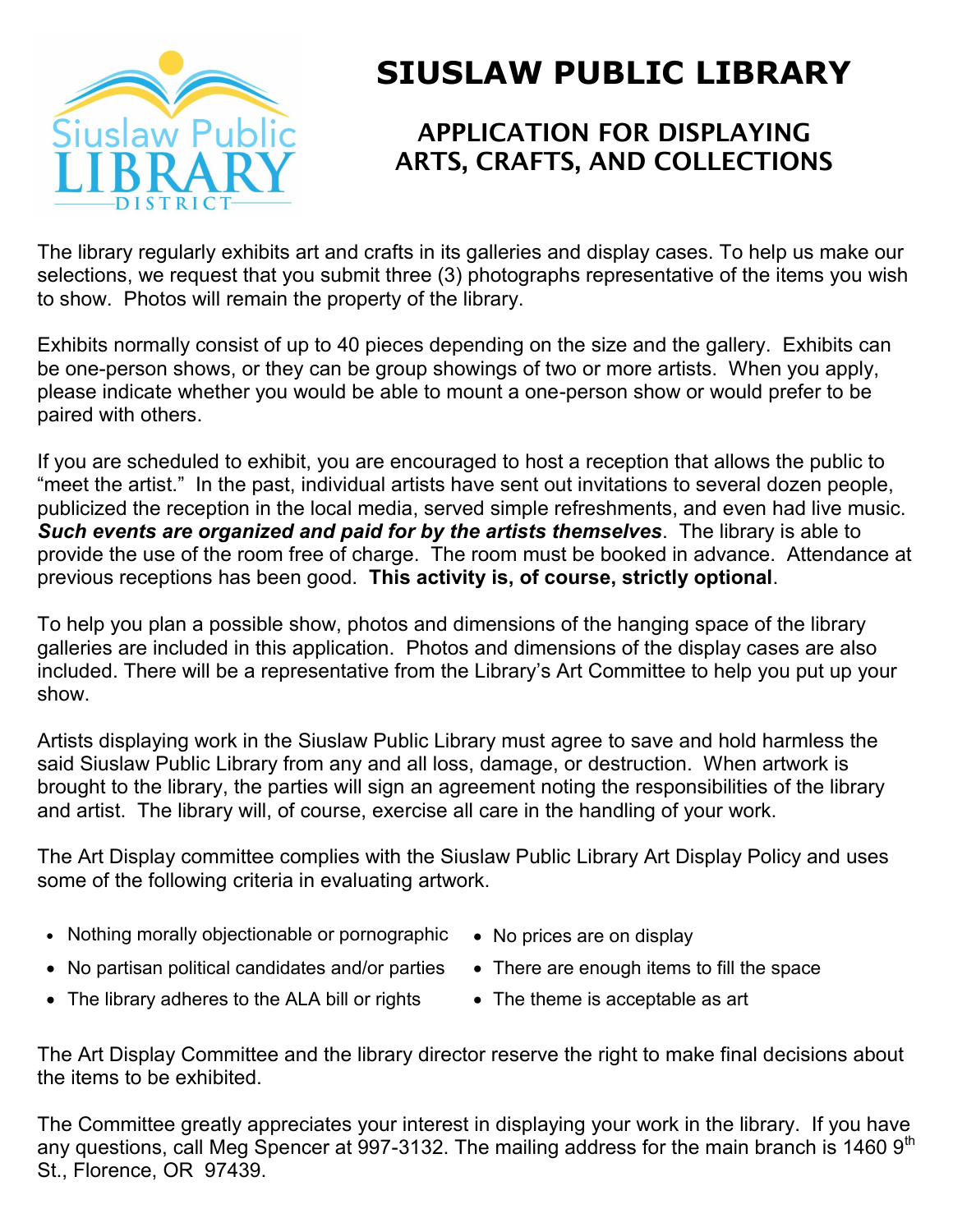## PERSONAL PROFILE

Please submit this sheet along with some sample labeled photographs of your artwork to Meg Spencer at the Siuslaw Public Library main branch. Labels should include your name, address, phone number, and media. Photos will be kept on file at the library.

Name:

Mailing Address:

Phone: Cell Phone: Email: Submission Date: Art Gallery Preference:

The following lobby galleries display for 1 month beginning on the 1<sup>st</sup> of the month.

| $\Box$ Lobby Display Case                                                                 | □ Lobby Gallery          |                      |
|-------------------------------------------------------------------------------------------|--------------------------|----------------------|
| The following inside galleries display for 2 months beginning on the $15th$ of the month. |                          |                      |
| $\Box$ Brubaker Family Gallery                                                            | $\Box$ East Wall Gallery | $\Box$ Display Cases |
| The inside rafters display for 3 months                                                   |                          |                      |

Fire inside rafters display for 3 months. Rafters

Would you be able to display your artwork quickly if there is a cancellation? YES NO

## **Please briefly describe yourself: background, medium in which you work, and any other information that you think would be of interest to the committee.**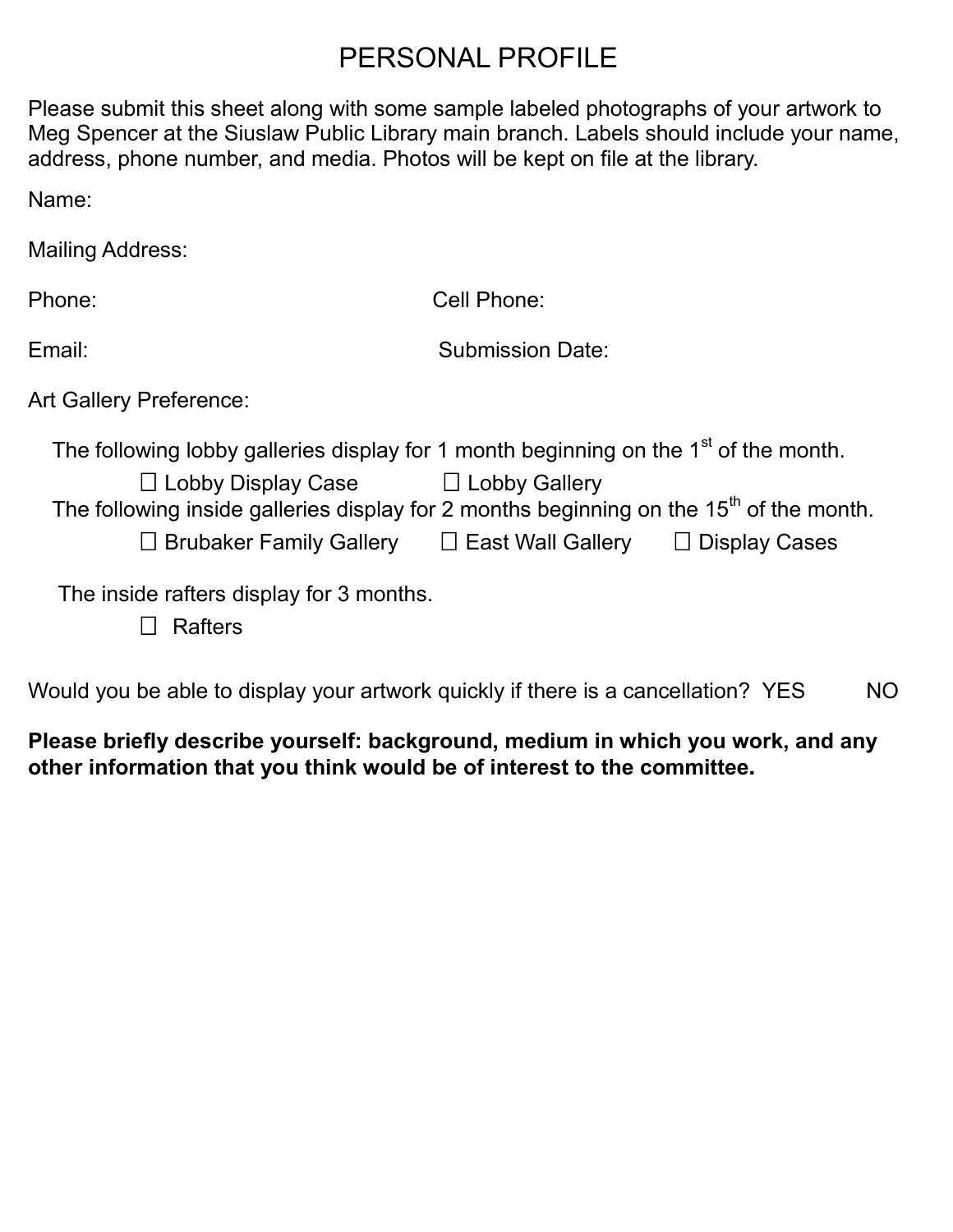



**Display Case**